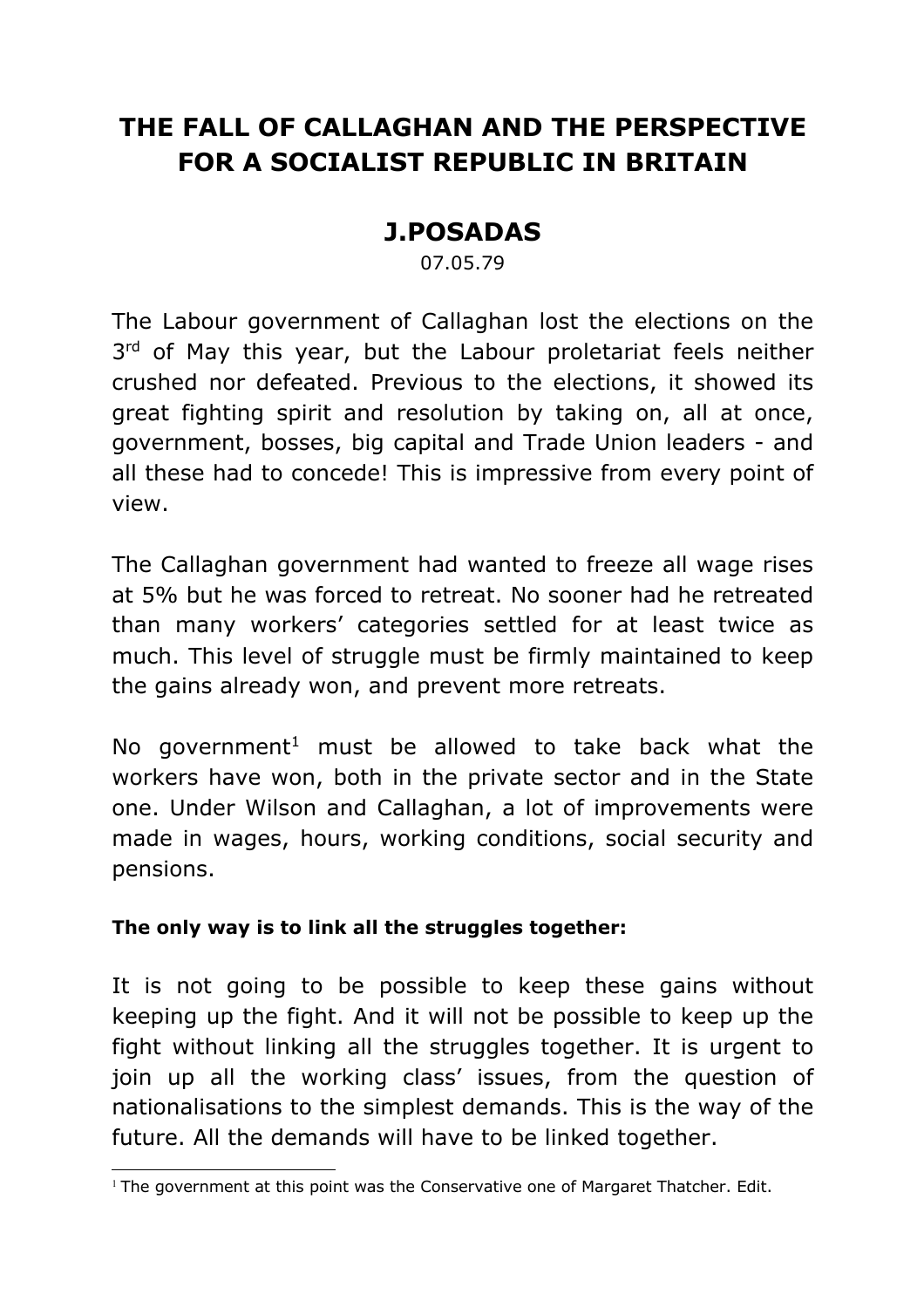The present combative spirit must be kept as high as it is today to guarantee the continuation of the Trade Union, social and economic rights that were won in the last few years. Callaghan did not always comply with the capitalists because the Labour base kept stopping him. He had to drop the 5%. In this as in other things he was defeated. Now, capitalism is going to fight tooth and nail to claw back everything that Labour granted.

With the present level of programme and fighting spirit in the masses, it is possible to have a great discussion in the Labour Party and the Trade Unions. This will interest and attract the petit bourgeoisie. In the TUC, the workplaces and the workers' meetings, it is possible to elaborate a consistent plan of advance on all fronts, ranging from nationalisations and stateplanning to a programme for the extension of the political and economic conquests already won.

Why not pose, for example, the need to have the wages raised at the same time as a shorter working week? Why not pose the need for people to have control over the environment and the food they eat? Why not denounce the wholesale adulteration of, and the tampering with the food that is going on?

Take the 35 hours working week for instance. As a demand, it makes the link between maintaining the gains that the workers have made so far, and opening a front for new ones. It links matters of salary with matters of working conditions, like the need to get rid of pollution. If the Trade Unions and the Labour Party were to discuss these problems in public, they get an immense support, and their leaders would have to show their commitment.

It isn't enough to win a wage rise. Such a victory can only be kept with the conquest of other rights. Experience shows that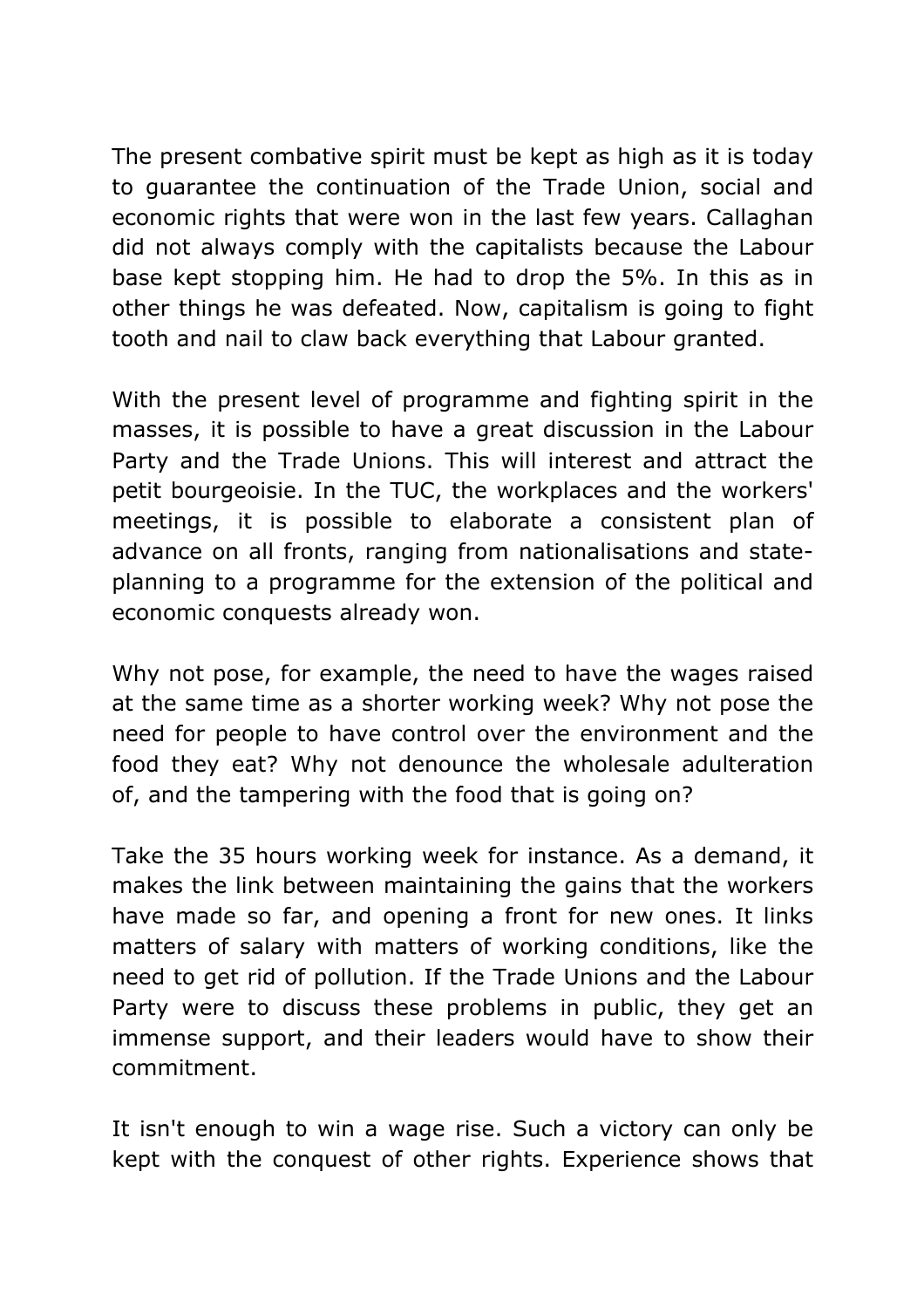every wage rise is soon negated by price rises and/or the cheapening of food and goods. In this respect, a struggle that remains strictly at the level of wages has no effect.

## **The defeat of Labour in this election is circumstantial:**

The left in the Trade Unions will eventually have to link the need for more money and better conditions with the issue of workers' control. It is only the workers, in the end, who can have the ideas and the power to change this situation. The road towards healthy food and the elimination of pollution passes through nationalisations, State-planning and workers' control. In this matter, there is no alternative. The left in the Labour Party will eventually have to speak in this way, because there is no other way.

In the world, the struggles of the masses intensify without big retreats. The defeat of Labour in this election is circumstantial. You must put it at the door of a Labour culture so limited as to produce a Callaghan. This is an electoral defeat but the masses have not been defeated. The Labour and Trade Union leaders will have no option, in the end, but to respond to the necessity of the working class. They will have no choice but to deal with the process as it is, and to seek to understand it.

The British masses have lost nothing through the experience they have made. They feel strong because they advanced a lot under Labour. Be sure that the demand for a Republic - *a Socialist Republic* – is going to be raised, at some stage.

A *Socialist Republic* cannot be constructed in Britain just now, but what can be done already is to agitate and propagandise for the elimination of the present power structure.

It is completely appropriate to speak in favour of the